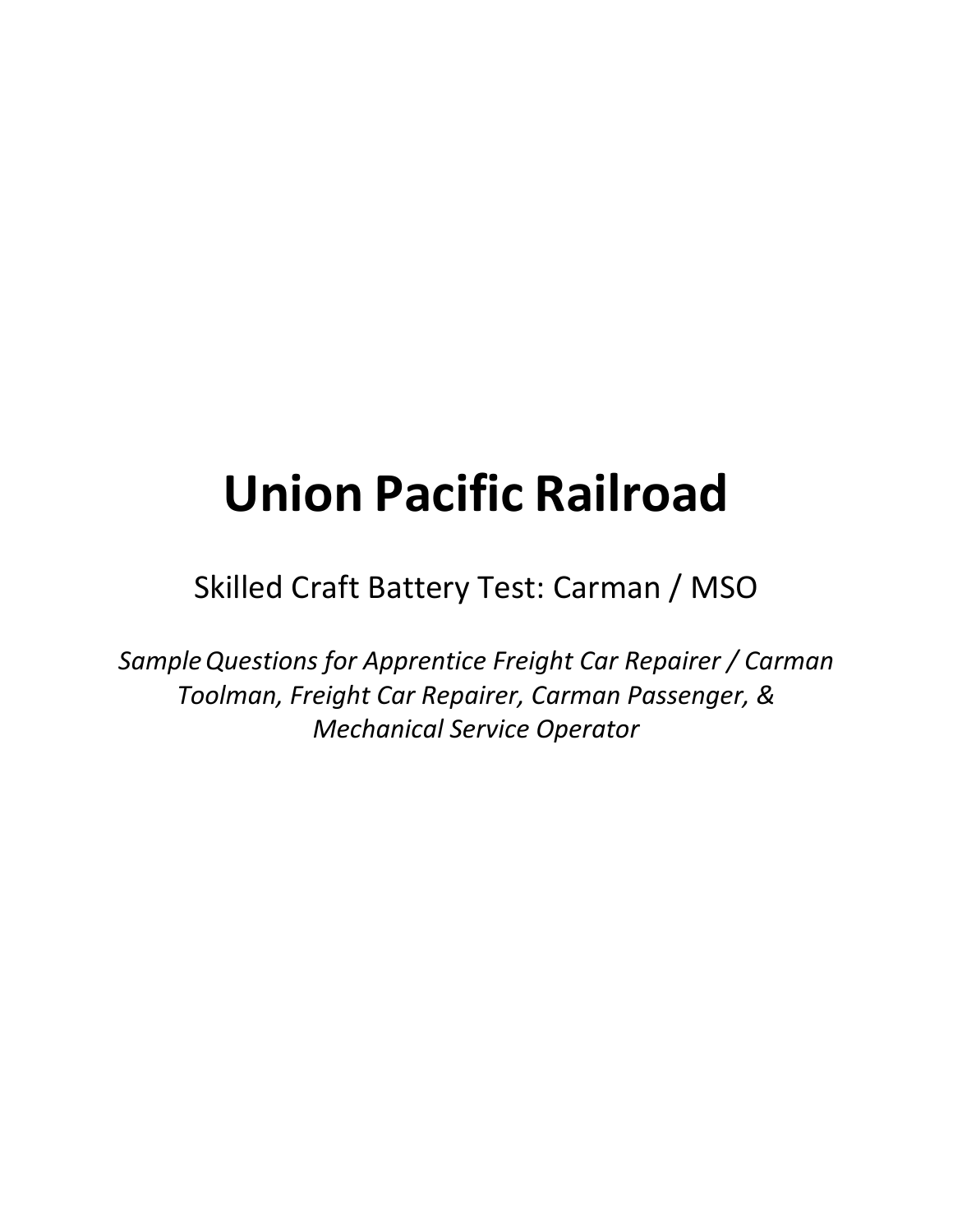## **Workplace Practices Instructions**

This section contains sample items for the Workplace Practices Test. The items contained in this section are meant to provide you with an idea of what to expect when taking the Workplace Practices Test.

This test has two sub-sections. Both sections include questions that describe peoples' attitudes about themselves and their work. Please answer each question in a way that best describes your own experiences, judgments, and opinions. It is very important that you answer each item honestly and as accurately as possible. There are no right or wrong answers to this test.

In the first section you are asked to read each statement, then decide whether you agree or disagree with what it says, and select your answer.

Section two contains two types of questions. Some questions ask you about work practices. Other questions describe a situation and ask you what you would do. Read each question and choose the one answer that most accurately reflects your opinion. For some questions, more than one answer may seem appropriate. In these instances, choose the one answer that most accurately reflects your opinion.

#### **Section 1 Sample Question:**



#### **Section 2 Sample Question:**

How would you describe your attitude towards safety rules on the job?

- $\circ$  Some safety rules actually slow work down.
- $\circ$  Some are more important than others.
- O If you're careful, you'll never need them.
- $\Box$  I'm glad that companies insist on them.
- $\circ$  A lot of safety rules could be eliminated.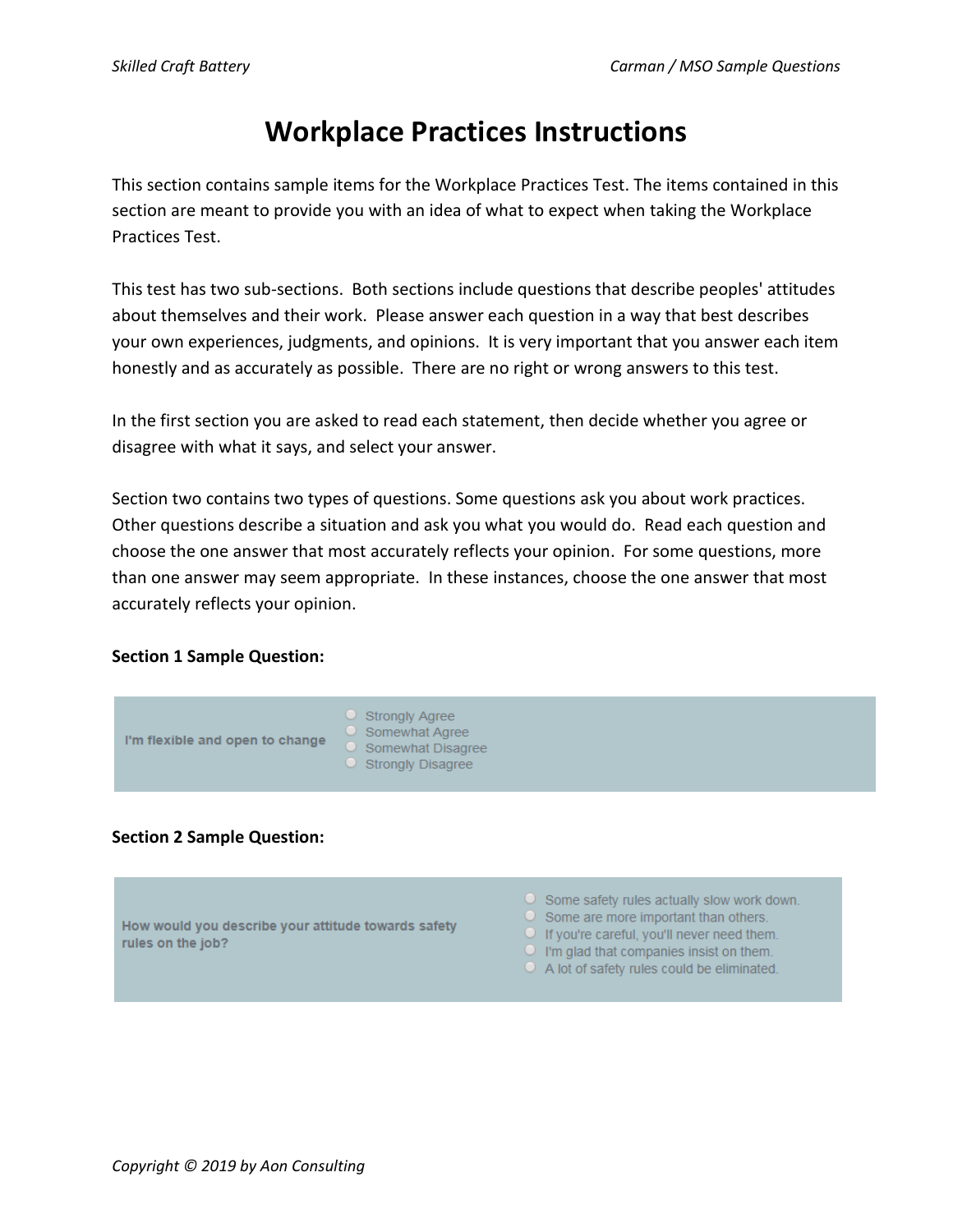# **Arithmetic Computations Instructions**

This section contains sample items for the Arithmetic Computations Test. The items contained in this section are meant to provide you with an idea of what to expect when taking the Arithmetic Computations Test.

This is a test of your ability to solve arithmetic problems. This test will ask you to perform general arithmetic computations (addition, subtraction, multiplication, and division) for test questions involving whole numbers, fractions, decimals and percentages. You may use a calculator and/or scratch paper when solving the problems on the test.

When completing this test, you will need to work quickly and accurately to complete as many items as possible. Your score is based on the total number of items you answer correctly.

#### **Example Questions:**

- 1.  $3\%$  of  $300 =$ 
	- **a. 9**
	- b. 33
	- c. 39
	- d. 90
	- e. Other
- 2.  $640 \div 25 =$ 
	- a. 22
	- b. 24
	- c. 25.5
	- d. 26.5
	- **e. Other**
- 3.  $6/9$  of 54 =
	- **a. 36**
	- b. 54/9
	- c. 81
	- d. 324
	- e. Other